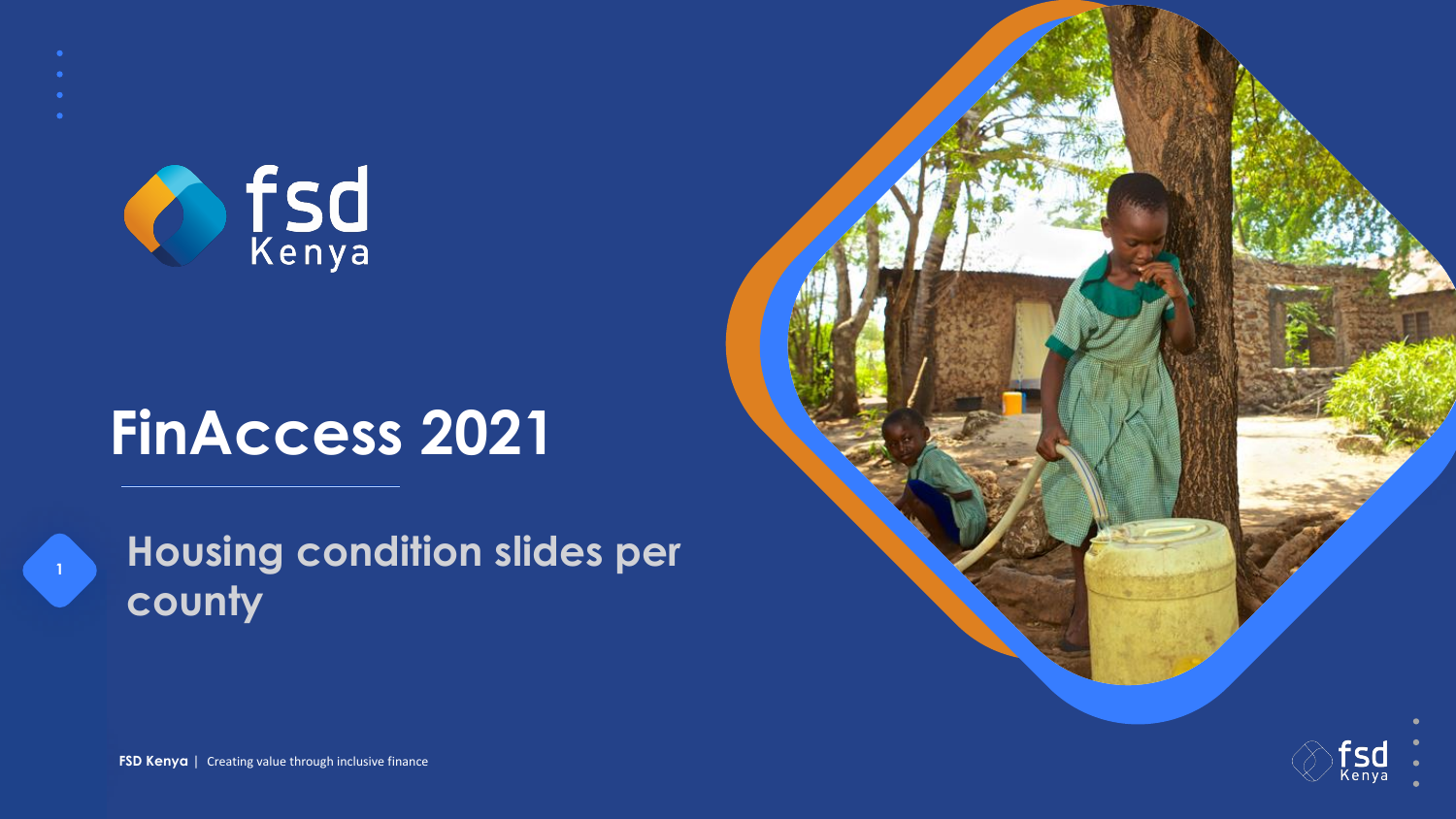

**Nes, moved out of your home in the past three** years?



 $\bullet$ 



| Moved to a cheaper house                                   |      |                               |
|------------------------------------------------------------|------|-------------------------------|
| <b>Relocated for temporary work</b><br>(self or household) | 15.0 |                               |
| Moved to a free house                                      | 11.0 |                               |
| <b>Relocated for permanent</b><br>work (self or household) | 7.4  | 308,016<br>adults/h<br>eholds |
| Climate related disaster                                   | 5.7  |                               |
| To get married/live with<br>partner                        | 4.8  |                               |



### **Top 6 reasons for migrating**





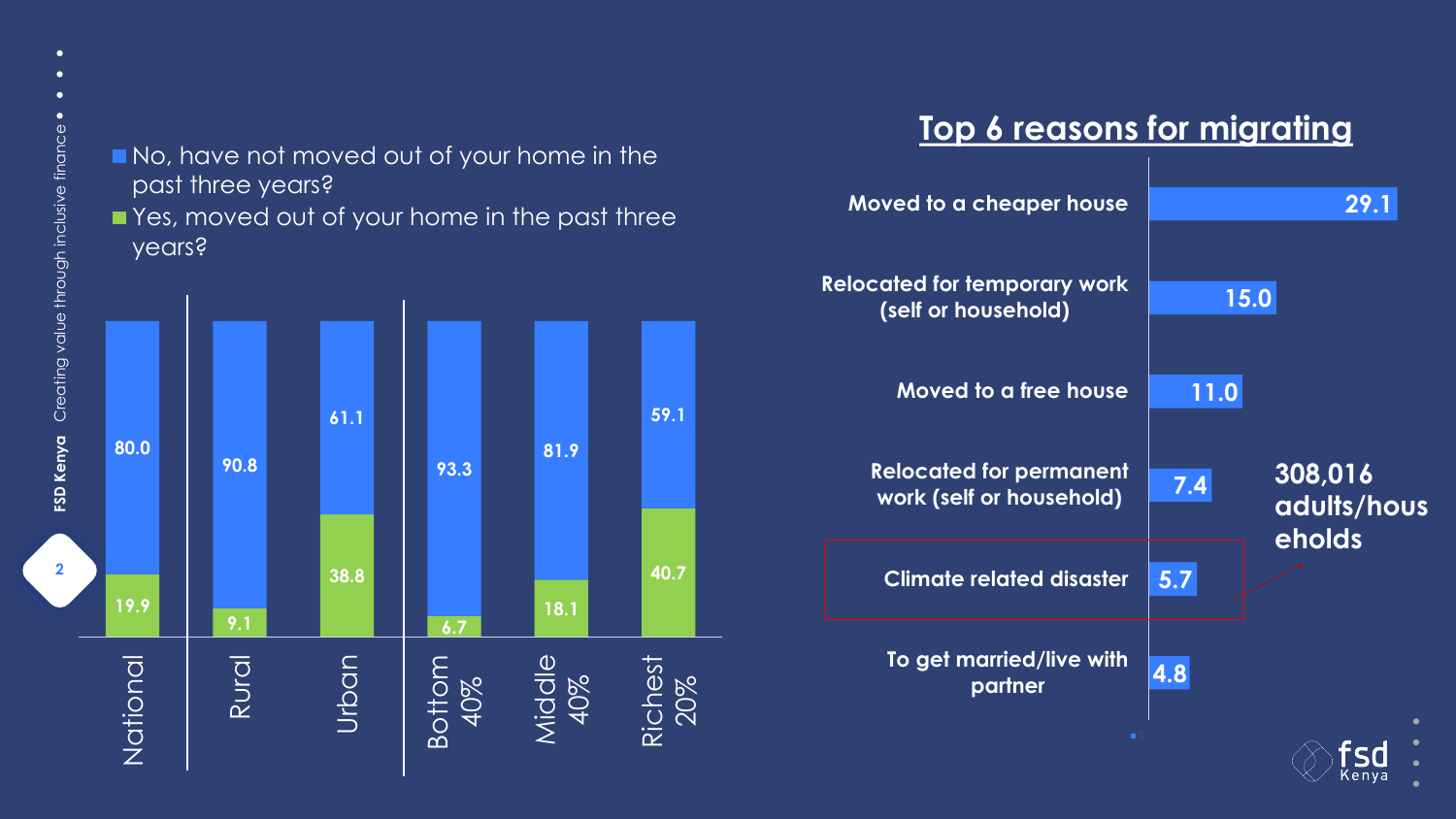**31.9%**











**Affected by climate related disasters**

*Those migrating due to climate related disasters are most likely excluded or only have access to* 

### *formal financial solutions, are rural based and belong to the poorest wealth quintiles*

*Base: Those who migrated due to climate related disaster = 308,016 adults/households*

 $\mathbf{3}$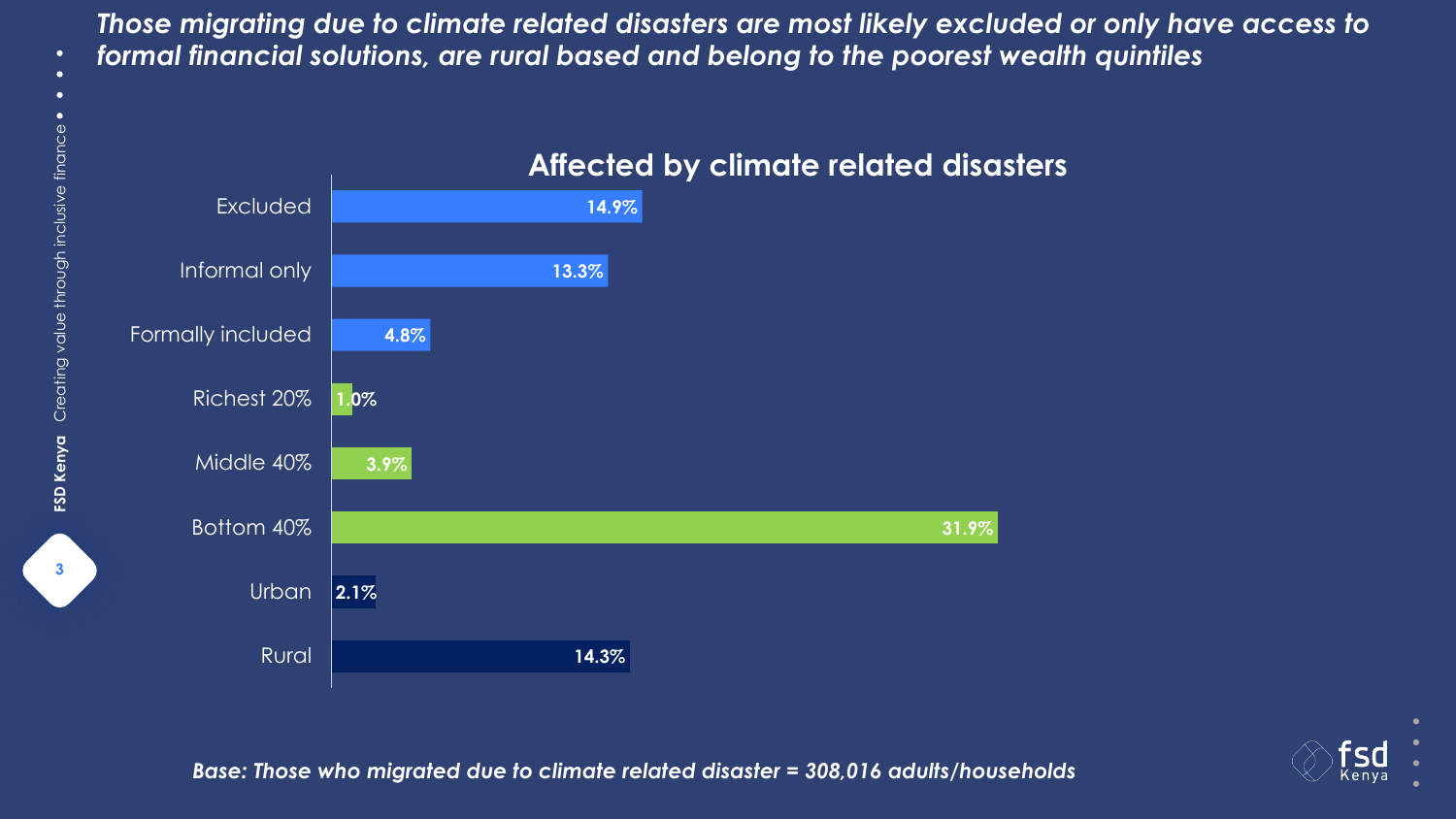





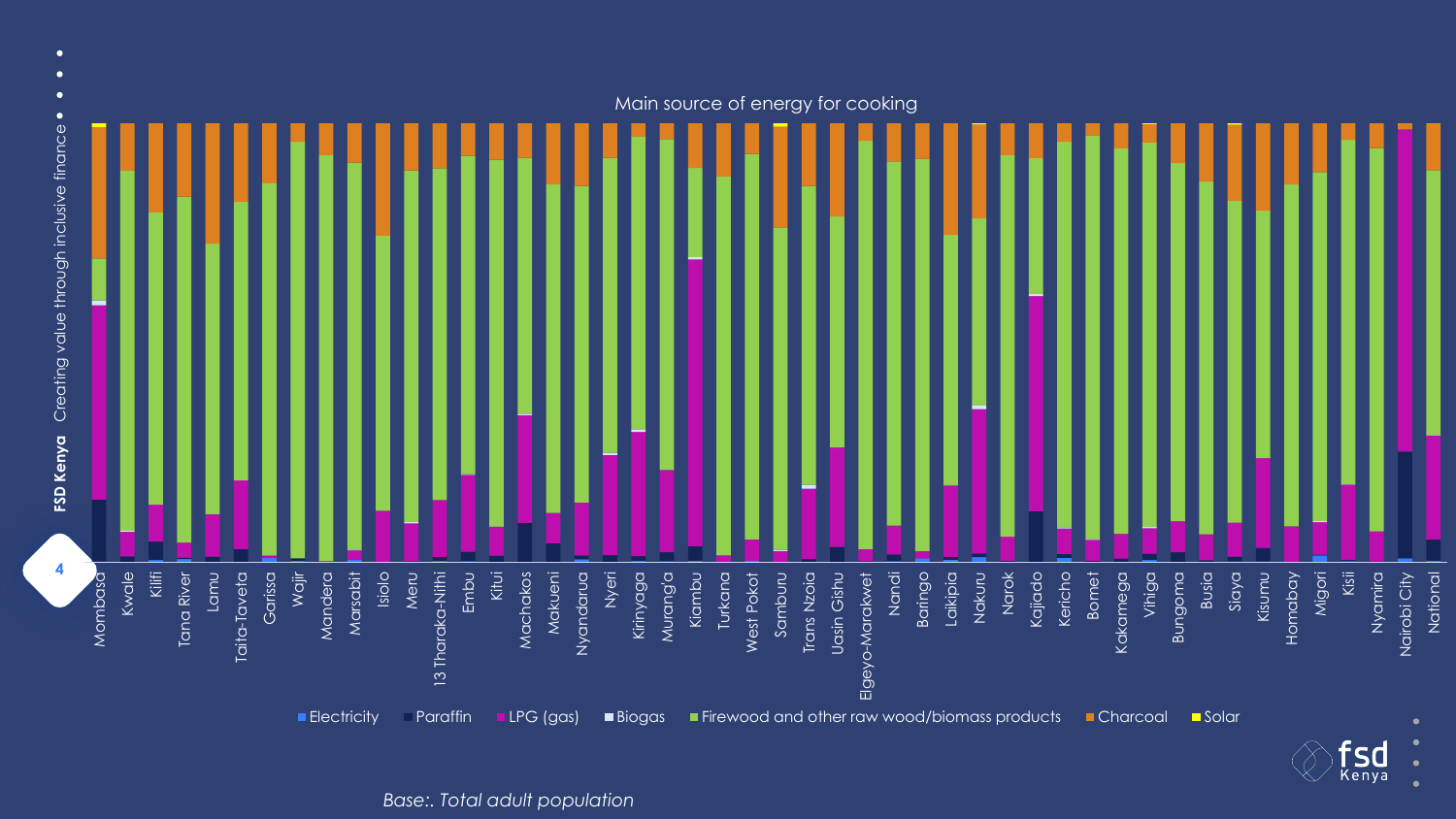











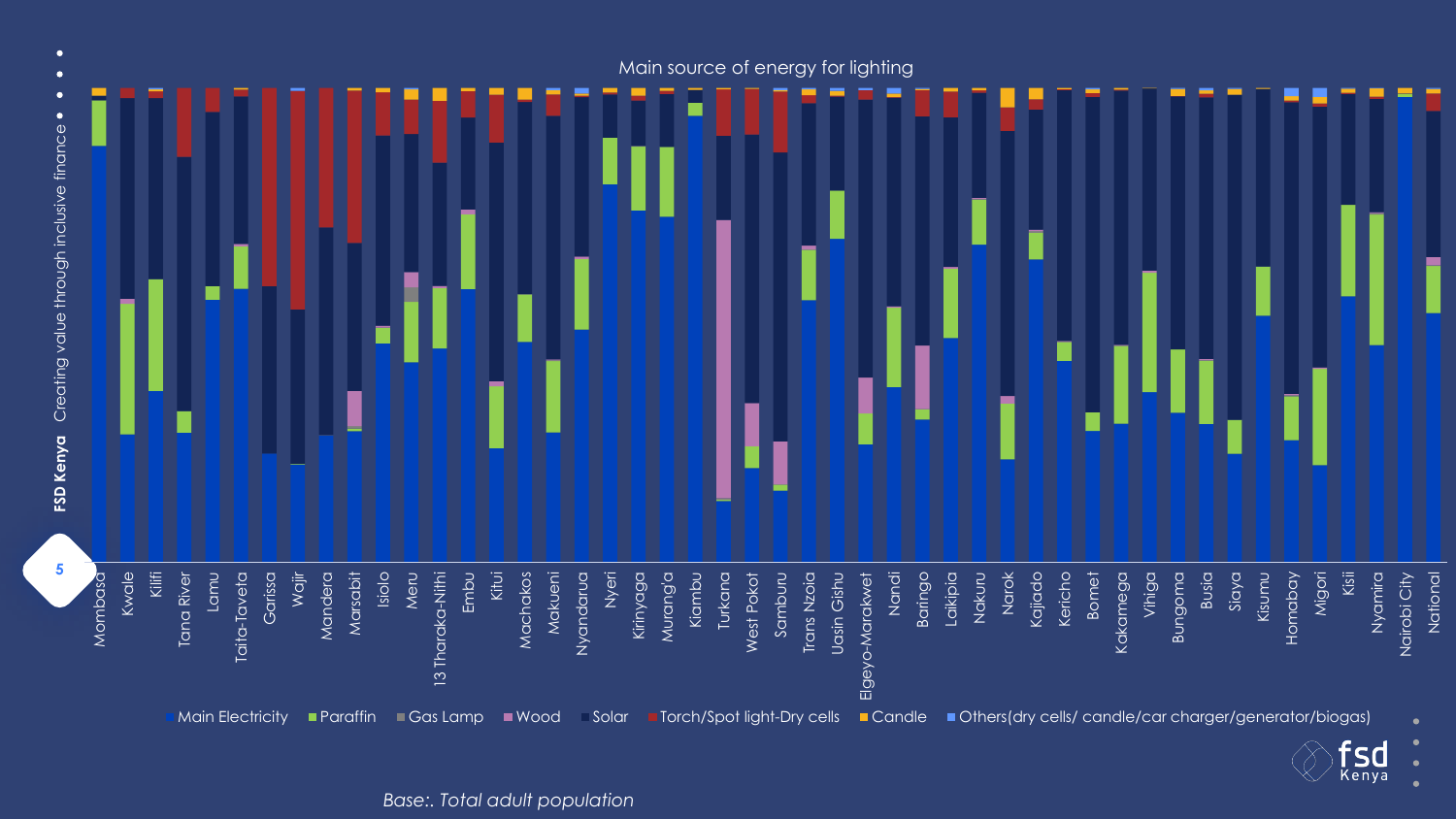



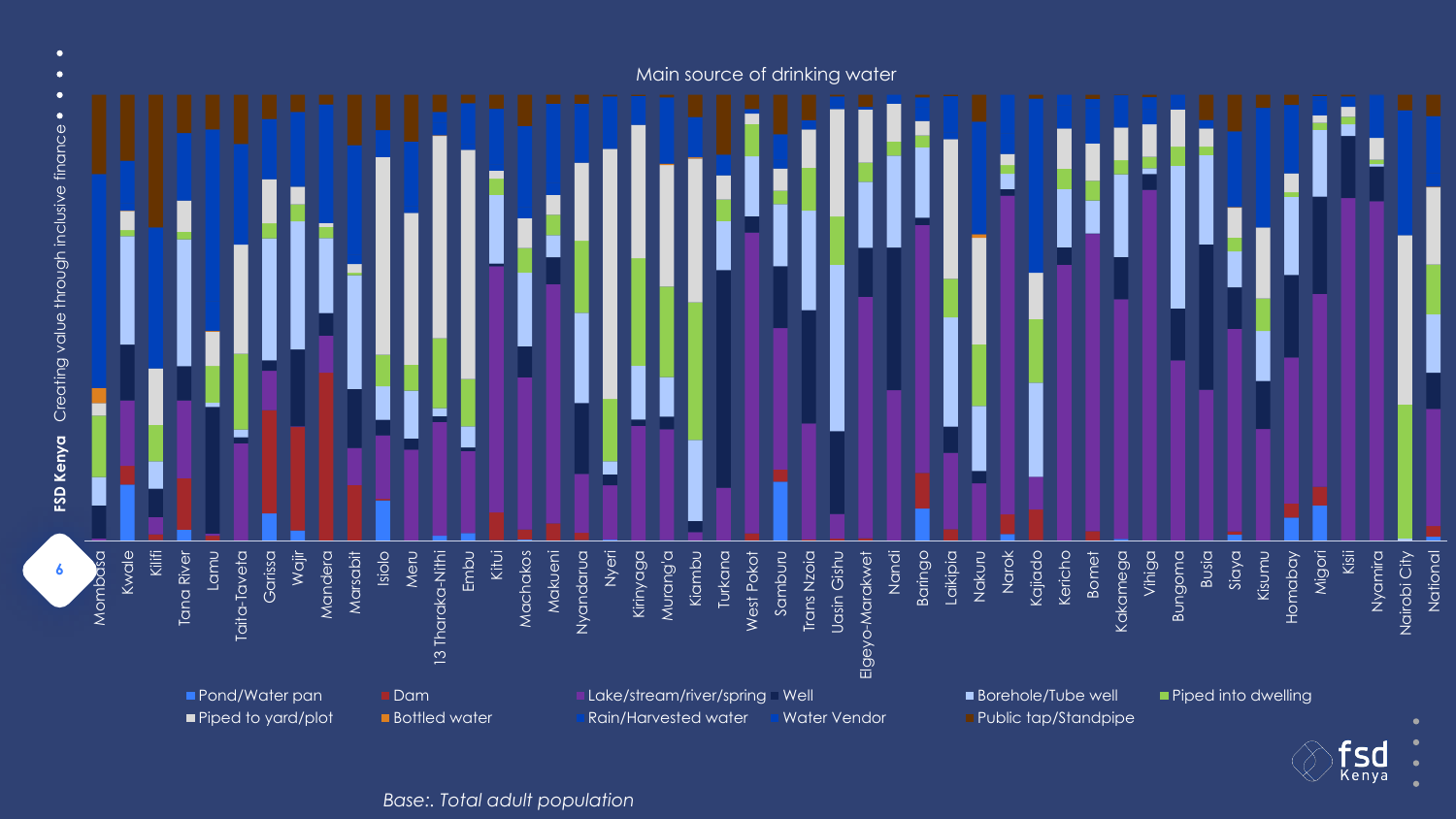



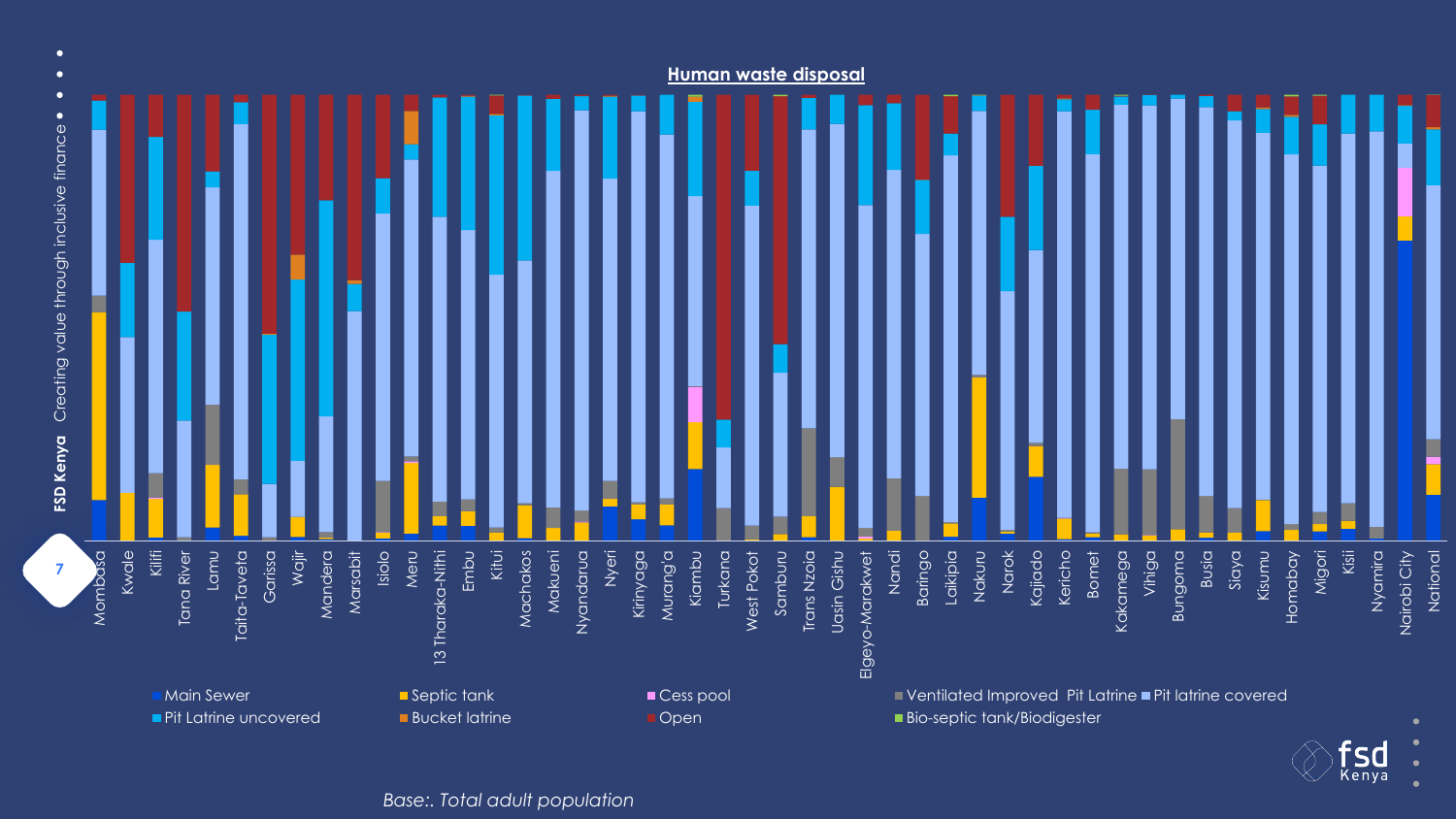





- Dumped in the street/vacant plot/drain/waterways **Dumped in the Latrine**
- Burnt in open Buried and Buried and Buried and Buried and Buried and Buried and Buried and Buried and Buried
- 

- 
- 
- 
- 
- **Compost pit Burnt in a pit and the set of the set of the set of the set of the Burnt in a pit**

![](_page_7_Picture_10.jpeg)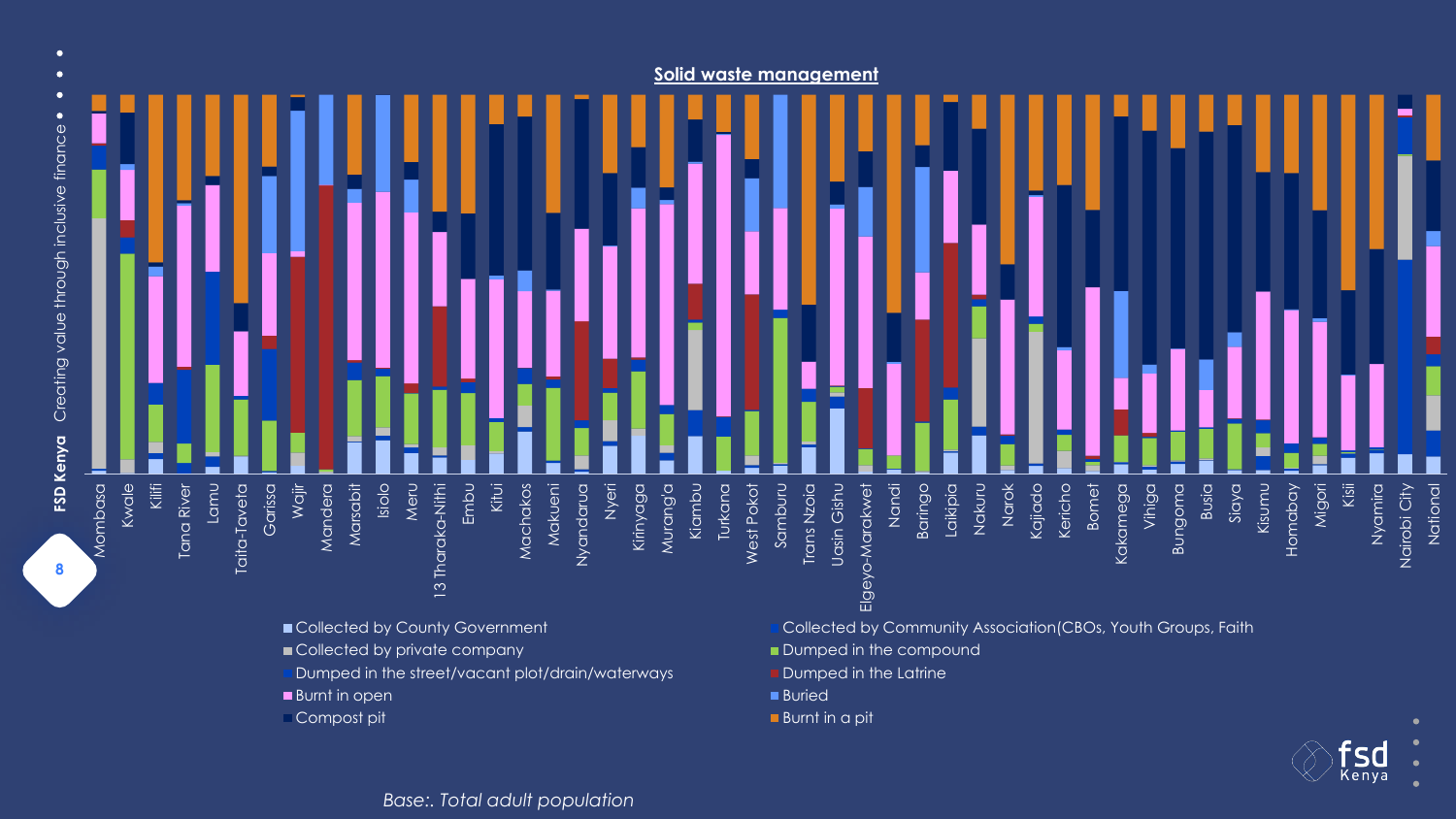![](_page_8_Picture_4.jpeg)

![](_page_8_Figure_0.jpeg)

![](_page_8_Picture_3.jpeg)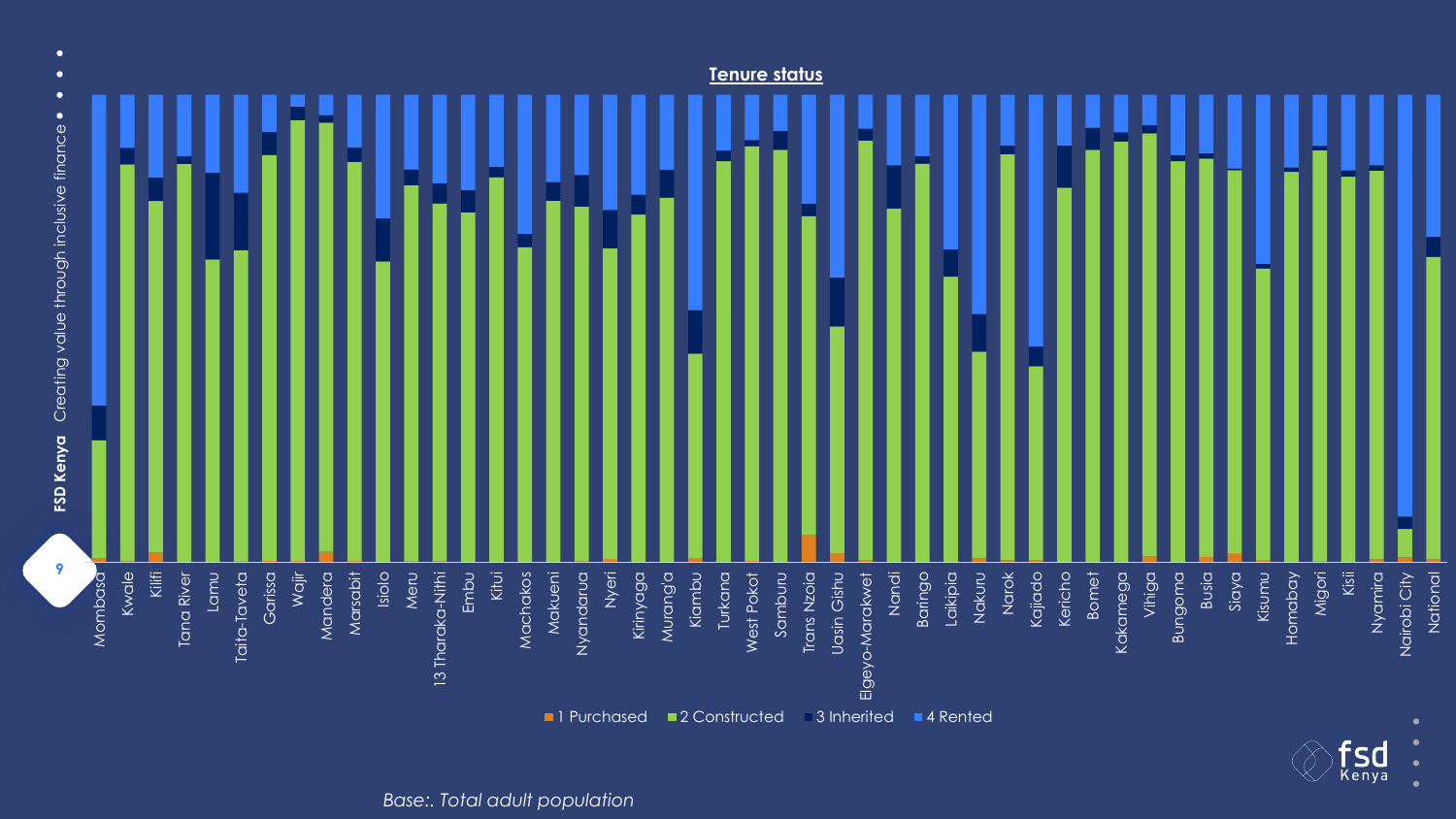![](_page_9_Picture_4.jpeg)

![](_page_9_Figure_0.jpeg)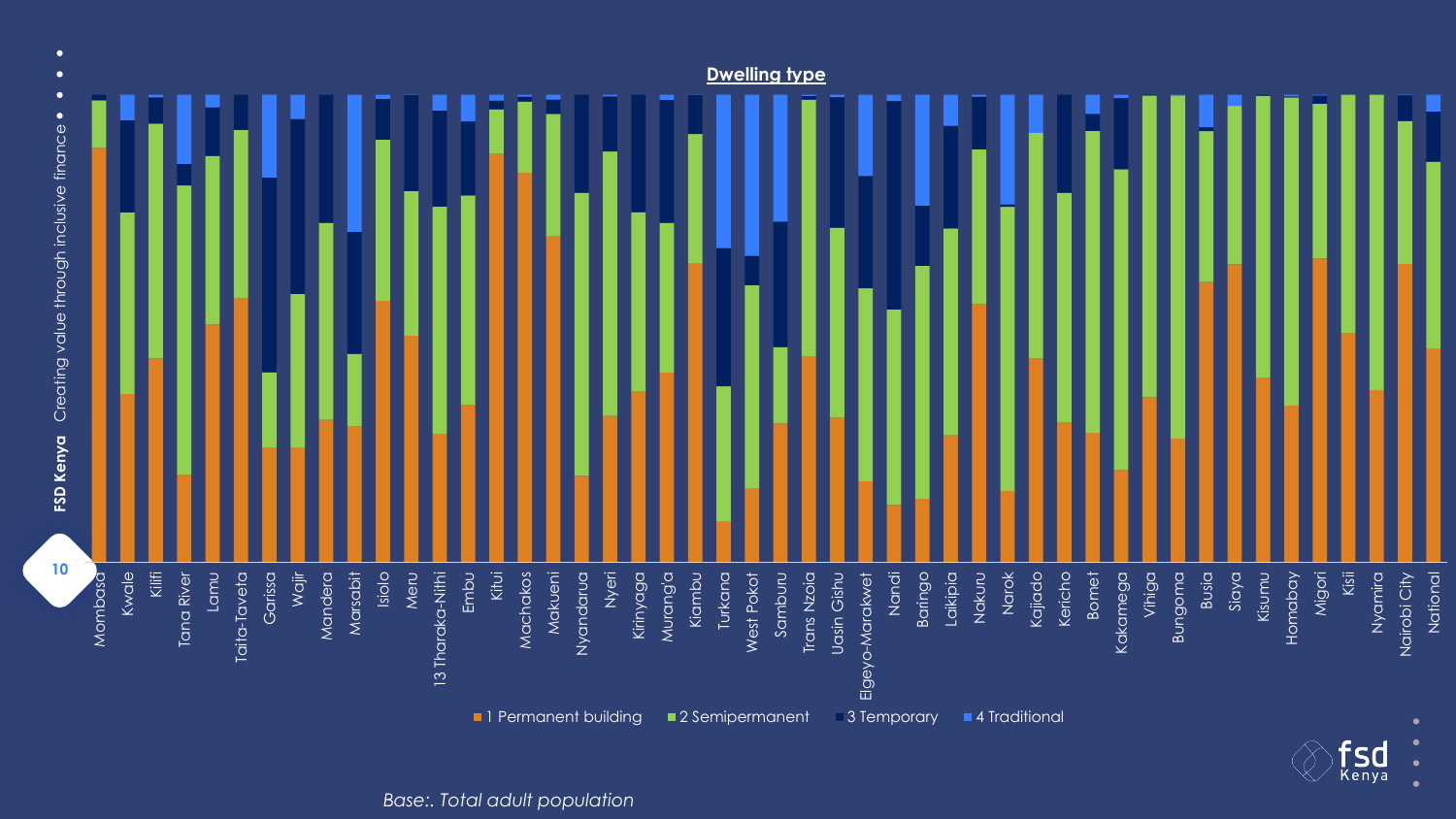![](_page_10_Picture_2.jpeg)

![](_page_10_Figure_0.jpeg)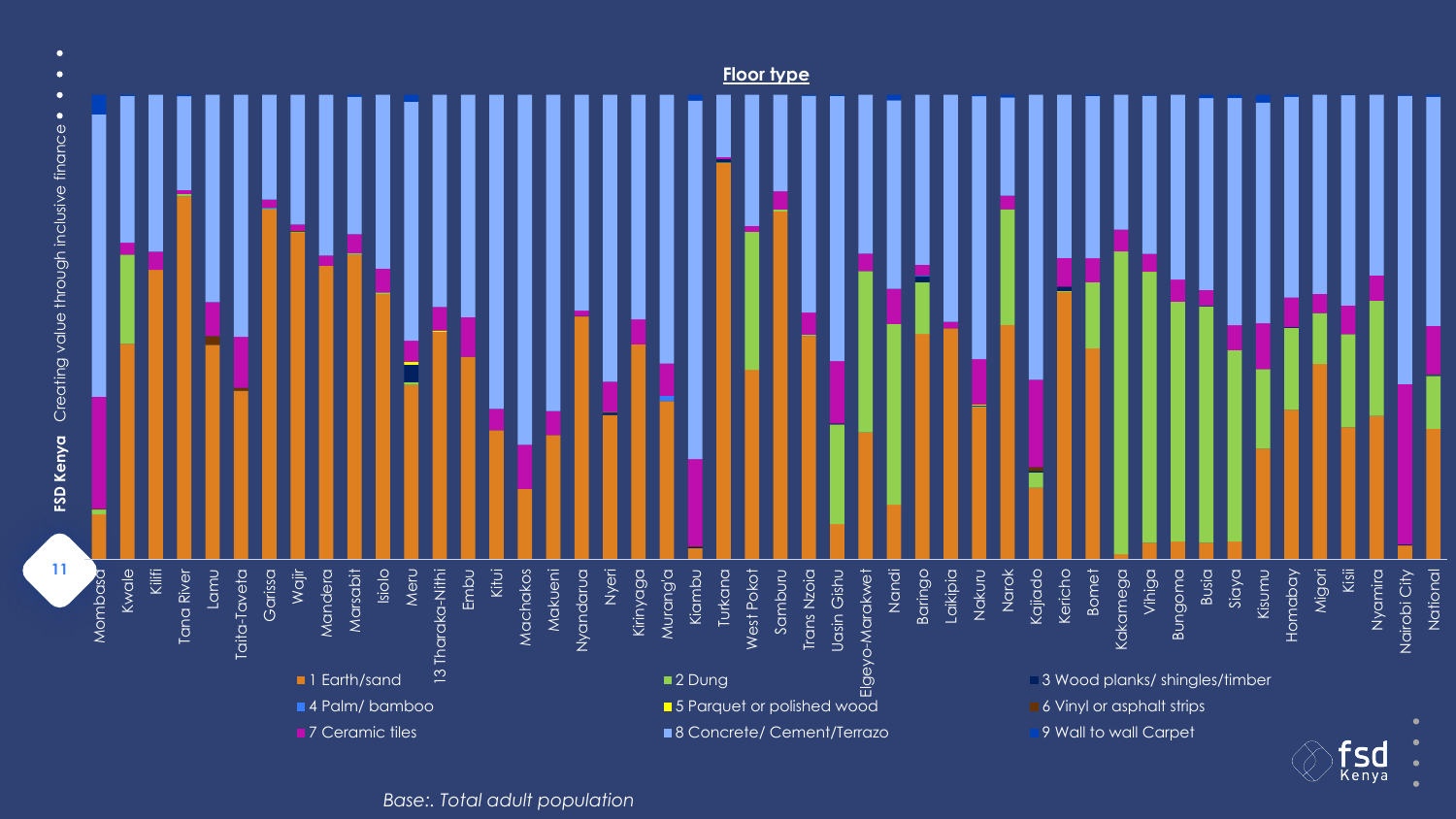![](_page_11_Figure_0.jpeg)

![](_page_11_Picture_2.jpeg)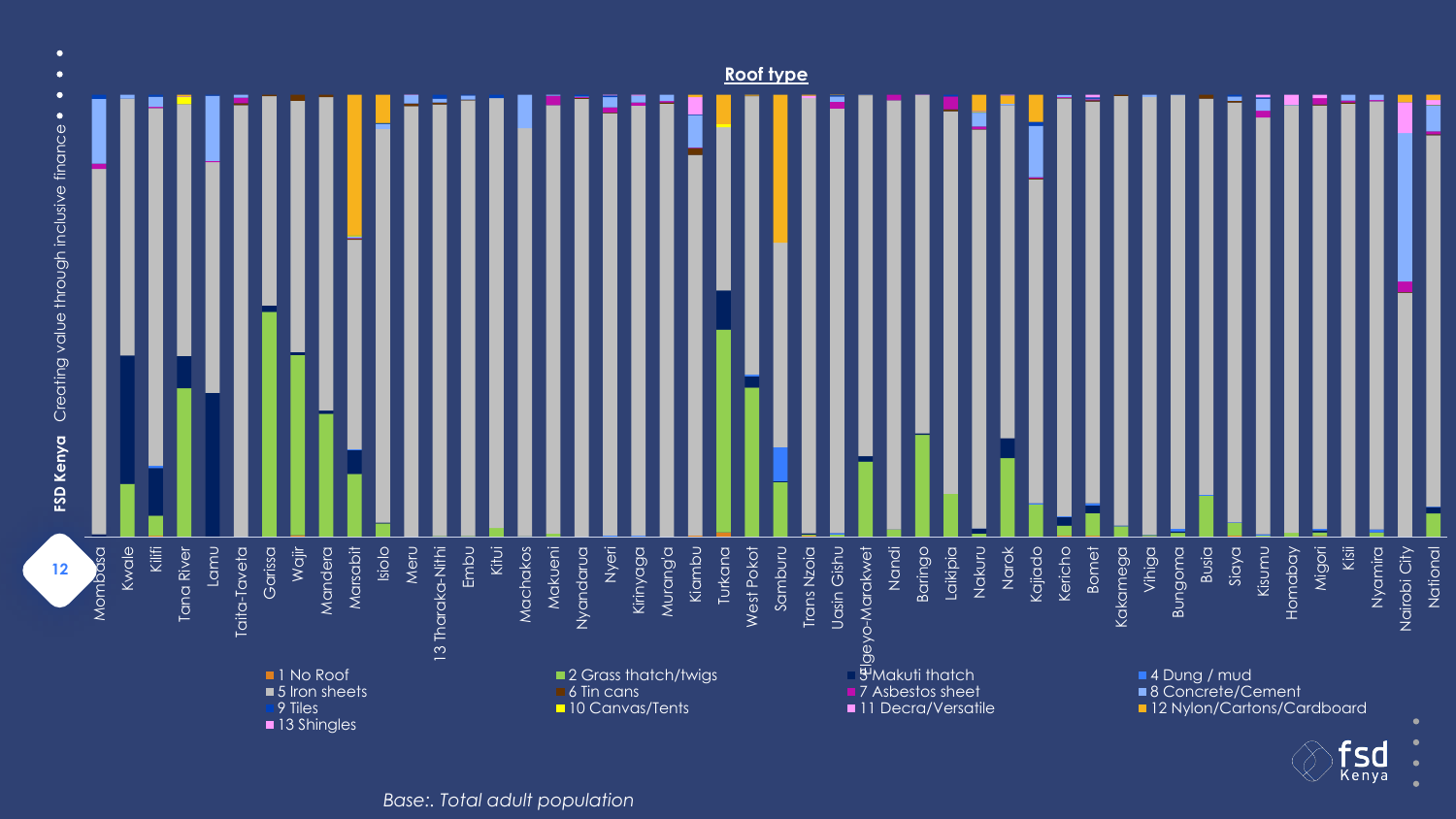![](_page_12_Figure_0.jpeg)

- 
- 
- 
- 
- 19 Off cuts/Reused wood/Wood planks 19 Inches 10 Iron sheets

![](_page_12_Picture_9.jpeg)

![](_page_12_Picture_10.jpeg)

![](_page_12_Picture_11.jpeg)

**1 No walls 2 Cane/palm/trunks** ■ 3 Grass/reeds and a set of the set of the set of the set of the set of the set of the set of the set of the set of the set of the set of the set of the set of the set of the set of the set of the set of the set of the s 6 Covered adobe ■7 Uncovered adobe 8 Plywood/Cardboard

![](_page_12_Picture_8.jpeg)